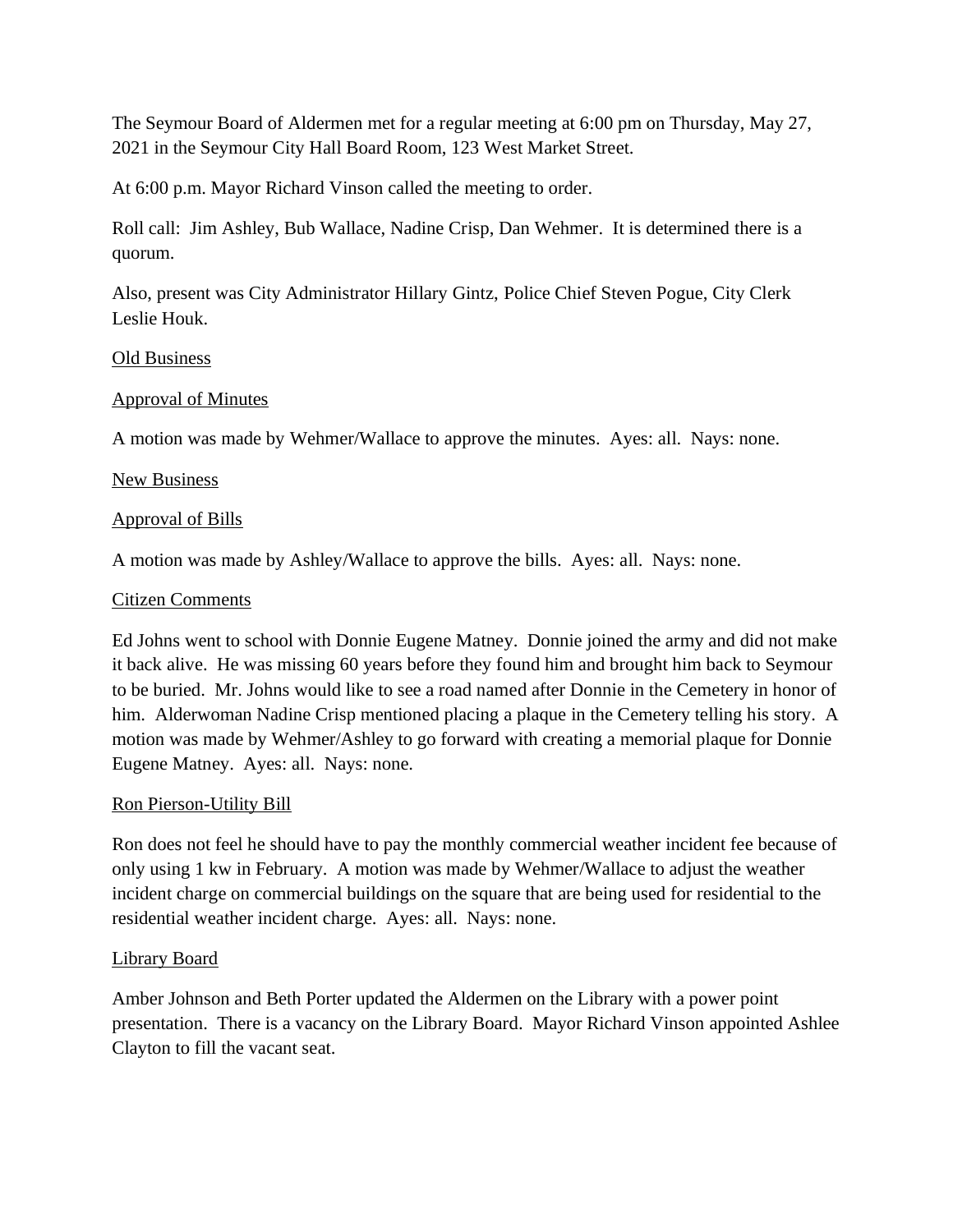There is also a vacant seat for the Park Board. Mayor Vinson appointed Ashley Golden to fill the vacant seat. A motion was made by Wehmer/Ashley to accept Mayor Vinson's appointments. Ayes: all. Nays: none.

# Square Reservations

City Administrator Hillary Gintz would like to draft rules and regulations for reserving the park on the square. She will present this at the next Aldermen meeting.

# City Administrator Report-Hillary Gintz

City Administrator Hillary Gintz needs a vote to add Mayor Pro Tem Dan Wehmer as a check signer to the main accounts payable checking account at The Seymour Bank. A motion was made by Wallace/Crisp to add Mayor Pro Tem Dan Wehmer to the main accounts payable checking account to be able to sign checks. Mayor Pro Tem Wehmer will be added with Aldermen Jim Ashley, Nadine Crisp and City Clerk Leslie Houk. Ayes: all. Nays: none. Abstain: Wehmer.

Administrator Gintz showed the finished City flag to the Aldermen.

Mayor Report-Richard Vinson

Nothing to Report.

#### Aldermen's Report

Alderman Jim Ashley asked if any of the employees are working towards their CDL. Lance Davis is and in 6 months Austin Gavin and Adam Pogue will be working towards theirs.

Alderwoman Nadine Crisp had Chery's Hair Haven contact her about a pile of dirt left by the city from a sewer repair. Alderwoman Crisp asked if anything can be done about the rough manholes on Thoroughfare. The men's restroom sign is missing from the door. Alderwoman Crisp would like to get a quarterly report of the number of fire calls.

Alderman Dan Wehmer noted it is time to assign Aldermen to the different Boards as Liaisons. A motion was made by Wehmer/Ashley to assign Northward Alderman Bub Wallace to the Park Board, Southward Alderwoman Nadine Crisp to the Library Board and Northward Alderman Jim Ashley and Southward Alderman Dan Wehmer to the Planning and Zoning Board. Ayes: all. Nays: none.

At 7:10 p.m. a motion was made by Crisp/Wehmer to go into executive session. Ayes: all. Nays: none. The following roll call vote was recorded. Alderman Jim Ashley-yes. Alderman Bub Wallace-yes. Alderwoman Nadine Crisp-yes. Alderman Dan Wehmer-yes.